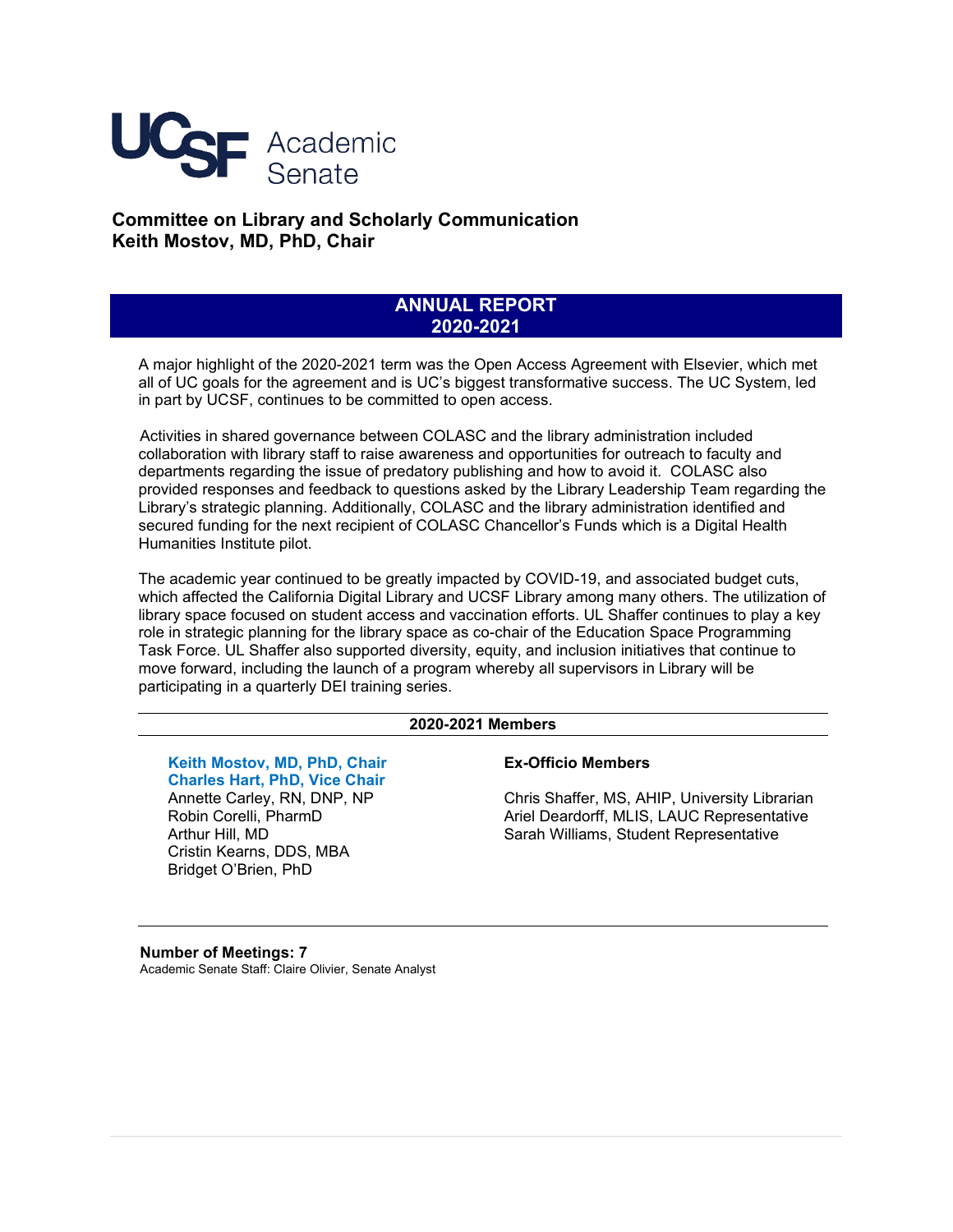### **Systemwide Business & Reviews**

### **Elsevier and Open Access (OA)**

Throughout the 2020-21 academic year, COLASC followed open access (OA), especially UC's negotiations with Elsevier. Although COLASC did not play a proactive role in negotiating the Elsevier [agreement,](https://osc.universityofcalifornia.edu/uc-publisher-relationships/elsevier-oa-agreement/) former UCSF COLASC Chairs and current and former UCOLASC Chairs Marta Margeta and Rich Schneider did so. This agreement met all expected goals, which included 100% open access publishing and Elsevier only receiving payment when a UC author publishes with them. Additionally, the agreement included provisions responsive to Faculty Senate principles to transform scholarly communication. COLASC praises the negotiating team for successfully incorporating all of UC's chief transformative OA goals. UCSF has been, and continues to be, a leader in OA and open science, through the partnership between the library, faculty, and COLASC. While there are a number of other North American institutions currently signing transformative agreements, they do not yet use UC's multi-payer model, but have been inspired by UC's work. UC continues to influence OA internationally as part of the OA2020 US Work Group and Community of Practice, a global initiative to transform scholarly publishing to OA.

### **Shared University Library System**

The UC Library Search (known internally as SILS) went live on 27 July 2021 and provides a more modern search interface for library materials, including providing improved analytics which can track what is owned and used. SILS will bring together the UCSF catalog with Melville, which is the current systemwide library catalog. Eventually special collections, digital archives, and many other information sources will be added.

### **New NIH Data Management and Sharing Requirements**

In July, COLASC received a presentation of the new NIH Policy for Data Management and Sharing, which will require that researcher submit a two-page data management plan on how the data resulting from their proposal will be shared in order to "maximize the appropriate sharing of scientific data." This is intended as a minimum.

Data Science Librarian Ariel Deardorf described this policy as the latest iteration of the NIH's open access policy, which included the 2003 NIH Data Sharing Policy, the 2008 NIH Public Access Policy, and the 2014 NIH Genomic Data Sharing Plan. Beginning in fall 2021, at UCSF guidance will be provided to UCSF researchers who need to publish their data in order to meet funder and publisher requirements for data sharing - including new NIH requirements. Guidance will be divided into two stages: 1) grant preparation stage (consent forms, including costs in grants); and 2) data sharing stage (selecting a repository, data use agreements, etc.).

### **Divisional Business**

This year, COLASC took action on the following issues related to the San Francisco Division:

### **Membership Bylaw Change**

Over the course of the year COLASC worked with R&J to update Senate Bylaw 165.B, related to COLASC Membership, to accurately reflect student representation. The student groups previously listed in the COLASC Membership Bylaws no longer exist. The update ensures that COLASC continues to have a student representative while not specifying that they be from a specific student group, as student groups change over time.

### **Predatory Publishing**

COLASC was asked last year by the Committee on Academic Personnel (CAP), who votes on promotions and hiring, to provide guidance on how to evaluate potentially predatory journals. The previous chair of CAP shared with COLASC challenges in appropriately assess faculty promotion packets that include articles in journals that CAP members are not familiar with. It is unclear where some of their articles came from and if they were legitimate journals. Additionally, faculty also receive scam invitations to present at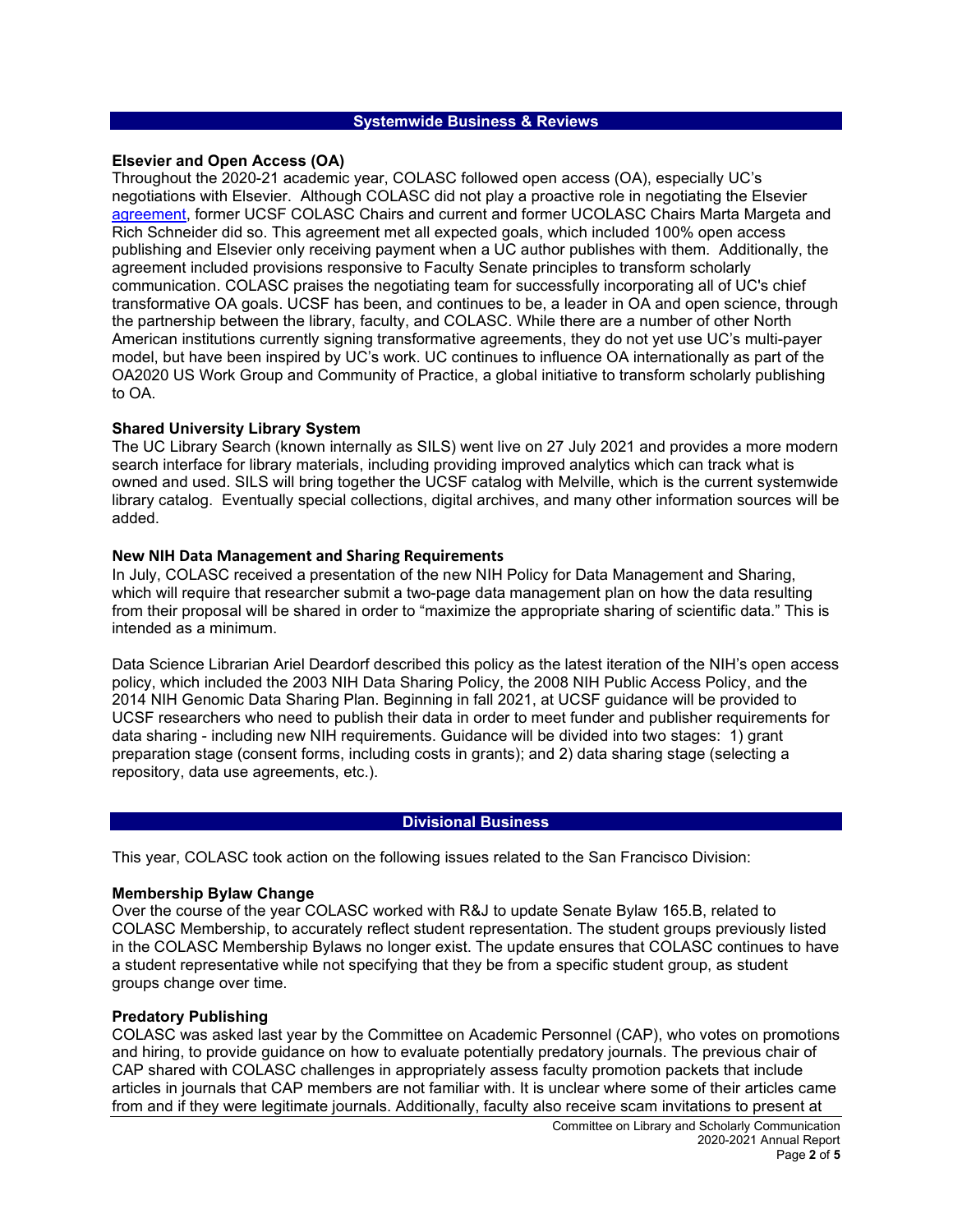dubious conferences, often in other countries. In response, COLASC partnered with the library to increase outreach and education for faculty on where to publish and how to avoid predatory journals. Anneliese Taylor, Head of Scholarly Communication, gave several presentations on this topic and COLASC provided feedback on outreach opportunities. This resulted in invitations to present at faculty department meetings and Senate committee meetings, raising awareness of this issue and effective ways to respond.

# **Chancellor's Funds**

# *Digital Health Humanities Institute*

The Senate continued to fund the long-running COLASC-UCSF Library initiatives. For the 2020-2021 academic year, \$100K of the Chancellor's Fund was used to fund a Digital Health Humanities Institute Pilot. The goal of this institute is to guide and support faculty in their engagement with digital tools and methods to facilitate interdisciplinary scholarship that will advance understanding of the profound effects of illness and disease on patients, health professionals, and the social worlds in which they live and work.

Project deliverables include:

- Hire a part-time Research Fellow for Digital Health Humanities to lead the development and day-today management of the Digital Health Humanities Institute.
- Development of the Digital Health Humanities Institute curriculum.
- Teach ten classes to develop skills to leverage a wide range of digital health humanities techniques and tools to bring innovative technologies to address research questions.
- Lead six all-day workshops to bring together researchers from different disciplines who are using or plan to use digital humanities methods and tools into conversation with one another to inform and advance their research.
- Identify corpus of datasets in the UCSF archives and other departments which can support digital health humanities projects; create a LibGuide describing and providing access to this corpus.
- Evaluate learning outcomes and identify educational offerings that will benefit faculty and students. Identify UCSF and UC-wide collaborators and teaching instructors.
- Foster the Institute's Digital Humanities Research Accelerator model to assist faculty with developing and implementing digital humanities research projects.
- Host a one-day digital symposium with presentations/posters, workshops, and a keynote speaker that will focus on completed and ongoing projects and serve as a catalyst for faculty interdisciplinary collaboration in research and education.
- Prepare a proposal for the expansion and permanent funding for the Digital Health Humanities Lab that will serve as a hub for the innovative health and social sciences research and education.

## *Data Science Initiative Update*

The previous recipients of Chancellor's Funds (Data Science Initiative) provided an update to COLASC which included next steps for data science at the Library and increasing data science collaborations on designing a UCSF Science Portal. COLASC provided feedback on what learning models are of interest and the best way to communicate with faculty about this work.

## **Library Strategic Planning**

The Library Leadership Team engaged with staff and advisory groups such as COLASC to help inform a strategic plan document which will clarify and affirm the Library's mission and vision, identify major areas for strategic direction, and formulate goals of the Library to be the best possible resource it can be for UCSF. COLASC met with the Library's strategic planning consultant, who, along with the Library Leadership Team created questions for COLASC's input. COLASC provided feedback on the following key questions:

- What challenges are facing UCSF as a whole that the UCSF library could respond to or be involved in?
- How does COLASC see the role of the Library in education and research currently and moving forward,
- Where does the Library make a difference now?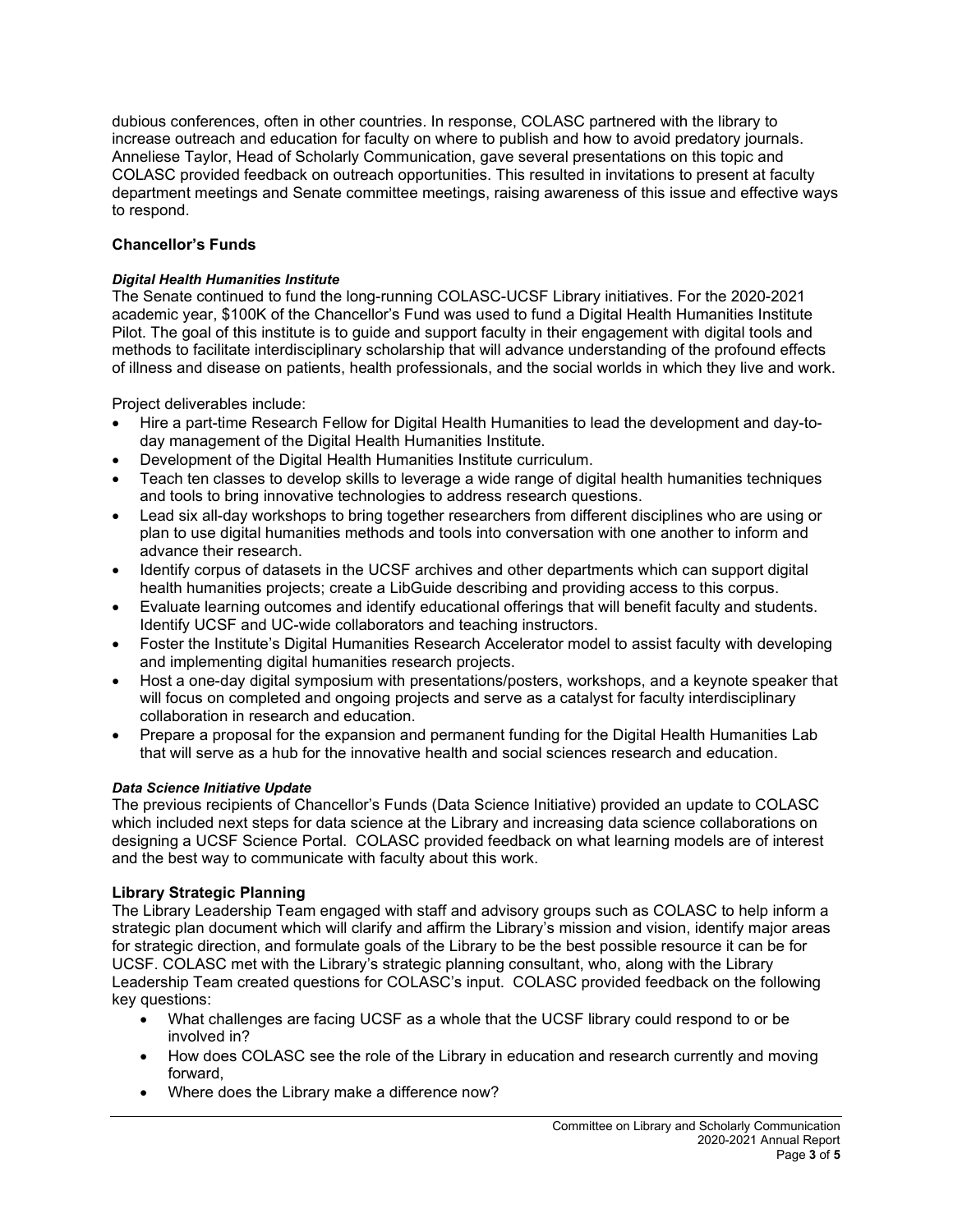- Are there opportunities in the university or in medical education where the Library could take a role in pursuing?
- Who else should the library team take into account of as it moves forward with its' work?

It is anticipated that additional on the Library's Strategic Plan will be available in the fall for final COLASC consideration and review.

### **COVID Impact on Library Resources**

### *Library Space*

Space and resource adjustments were made throughout the year to help mitigate the impact from COVID. In fall 2020, the library reopened spaces to individual student study on a day pass mechanism. In response to vaccination needs, the entire first floor in Mission Hall (including library space) and later the FAMRI Library in the Rutter Center were taken over for the vaccination effort. In February the Makers Lab began offering curbside pickup and 3D print programs for education and research. The Kalmanovitz Library was reopened to all UCSF badge holders on July 7<sup>th</sup>. The FAMRI library and Hub and Hideout reopened as well, but only as student spaces for now. The ZFSG library remains closed, however.

### *Journal subscriptions*

Every fall, the UCSF Library reviews its journal subscriptions as part of the renewal process for the upcoming year. The increasing cost of electronic resource subscriptions and a historically flat library budget has necessitated reducing journal subscription costs. For 2021, instead of a flat budget, the Library faced the extra challenge of a budget cut and needed to reduce its resource spending. Journal cancellations were only one of several necessary changes. After extensive evaluation and assessment, the UCSF Library identified and unsubscribed from the lowest used journals, out of scope titles, nonessential databases, and resources with inconsistent usage. All remaining print periodical subscriptions were also cancelled since they could not be used while the library building remained closed due to COVID-19.

## **Education Space Programming Task Force (ESPTF)**

Per [Bylaw 165,](https://senate.ucsf.edu/bylaws#no165) COLASC has advisory authority to participate with the UL on matters relating to library budget formulation policy and the allocation of space and apportionment of funds, as well as preparing and submitting to the San Francisco Division an annual report on financial problems, allocation of space, facilities for Library research and any other matters within its jurisdiction. Towards that end, COLASC followed with interest regular reports from UL Shaffer on the Education Space Programming Task Force, which is charged with designing the educational space for the Parnassus Heights campus.

As many resources are online, the library is rethinking how it uses space. Almost all books and journals will be moved out of the library on Parnassus campus with plans of repurposing that space for classrooms, a simulation center, and more. In April there was a charge from the Provost for an Education Space Programming Task Force which UL Shaffer will co-chair with the Vice Dean for Education in SOP. This task force will focus on all three major campuses: Mission Bay, Parnassus, and Mt. Zion. There will be funds to hire an architectural firm to conduct a validation study and plan for space renovations. During the strategic planning process, people identified a desire for a Makers Lab at Mission Bay. While the previous two task forces were focused on visioning and setting an agenda for the future, this task force is focused on construction.

### **Task Forces and Other Committee Service**

The following members of the Committee on Library and Scholarly Communication served on campus and systemwide committees (partial list):

- Keith Mostov: Systemwide Committee on Library and Scholarly Communication, Executive Council
- Chris Shaffer: Executive Council; Co-Chair, Systemwide Integrated Library System Working Group; Council of University Librarians; Executive Co-director, UC Office of Scholarly Communication; IT